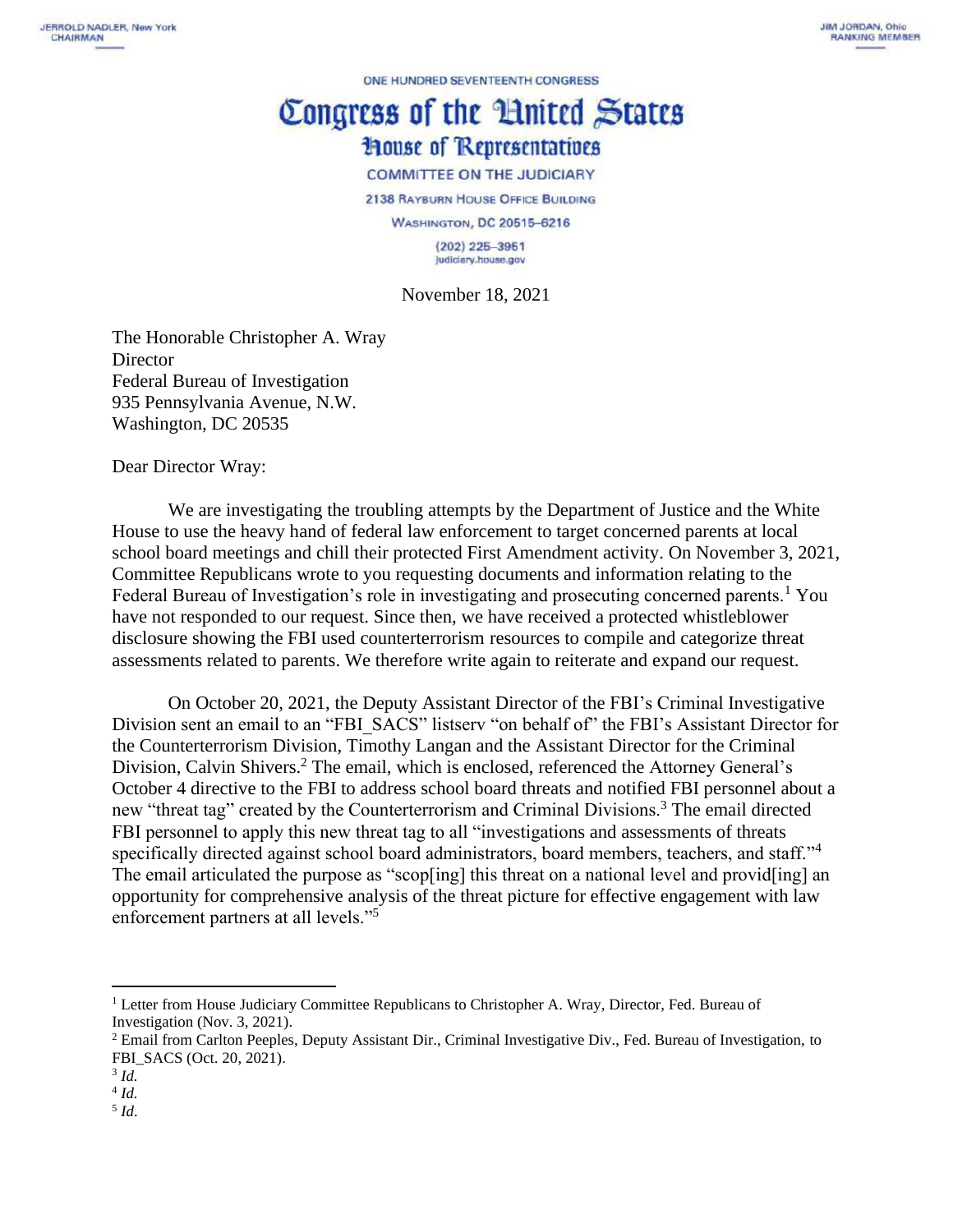The Honorable Christopher A. Wray November 18, 2021 Page 2

This disclosure provides specific evidence that federal law enforcement operationalized counterterrorism tools at the behest of a left-wing special interest group against concerned parents. News reports indicate that the National School Boards Association (NSBA) coordinated with the White House prior to sending a letter dated September 29 to President Biden labeling parents as domestic terrorists and urging the Department to use federal tools—including the Patriot Act—to target parents.<sup>6</sup> Just five days later, on October 4, Attorney General Garland issued a memorandum directing the FBI and other Departmental components to address a purported "disturbing spike in harassment, intimidation, and threats of violence" at school board meetings.<sup>7</sup> As the whistleblower's disclosure shows, the FBI's Counterterrorism Division quickly effectuated the Attorney General's directive.<sup>8</sup>

The NSBA Board of Directors has apologized for its letter to President Biden, writing: "On behalf of NSBA, we regret and apologize for the letter."<sup>9</sup> (emphasis in original). Attorney General Garland, however, has refused to rescind his directive, despite testifying that the NSBA letter was the basis for his October 4 memorandum.<sup>10</sup> His directive to the FBI therefore remains in effect.

The whistleblower disclosure only amplifies our need to investigate how the Biden Administration is using federal law enforcement resources, including counterterrorism tools, to target concerned parents at school board meetings. In addition, during testimony before the House Permanent Select Committee on Intelligence on November 3, Assistant Director Langan acknowledged that the Department and FBI conducted a "discussion" the "weekend before" the issuance of the memorandum—presumably the weekend of October 2 and 3—concerning the letter and that the "Department was looking to put out some messaging."<sup>11</sup> The whistleblower disclosure and Assistant Director Langan's testimony confirm that the FBI possesses documents responsive to our initial request. We therefore reiterate the requests made in our November 3 letter to you and ask that you produce this material immediately. In addition, in light of the whistleblower disclosure, we request that you provide the following additional documents and information:

1. Provide the number of parents who have been tagged by FBI with the EDUOFFICIALS threat tag;

<sup>6</sup> Callie Patteson, *WH 'actively engaged' with NSBA before 'domestic terror' letter: memo,* N.Y. POST (Nov. 11, 2021).

<sup>7</sup> Memorandum from Atty Gen. Merrick Garland, U.S. Dep't of Justice, Partnership Among Federal, State, Local, Tribal, And Territorial Law Enforcement to Address Threats Against School Administrators, Board Members, Teachers, and Staff (Oct. 4, 2021).

<sup>8</sup> Email from Carlton Peeples, Deputy Assistant Dir., Criminal Investigative Div., Fed. Bureau of Investigation, to FBI\_SACS (Oct. 20, 2021).

<sup>9</sup> Memorandum from NSBA Board of Directors, Message to NSBA Members (Oct. 22, 2021).

<sup>&</sup>lt;sup>10</sup> Oversight of the United States Department of Justice: Hearing Before the H. Comm. on the Judiciary, 117th Cong. (2021) (testimony from Hon. Merrick Garland, Atty Gen., U.S. Dep't of Justice).

<sup>11</sup> *Open C3 Subcommittee Hearing on Countering Domestic Terrorism, Hearing Before the H. Permanent Select Comm. on Intelligence,* 117th Cong. (Nov. 3, 2021) (testimony of Mr. Timothy Langan Jr., Assistant Dir., Counterterrorism Division, Fed. Bureau of Investigation).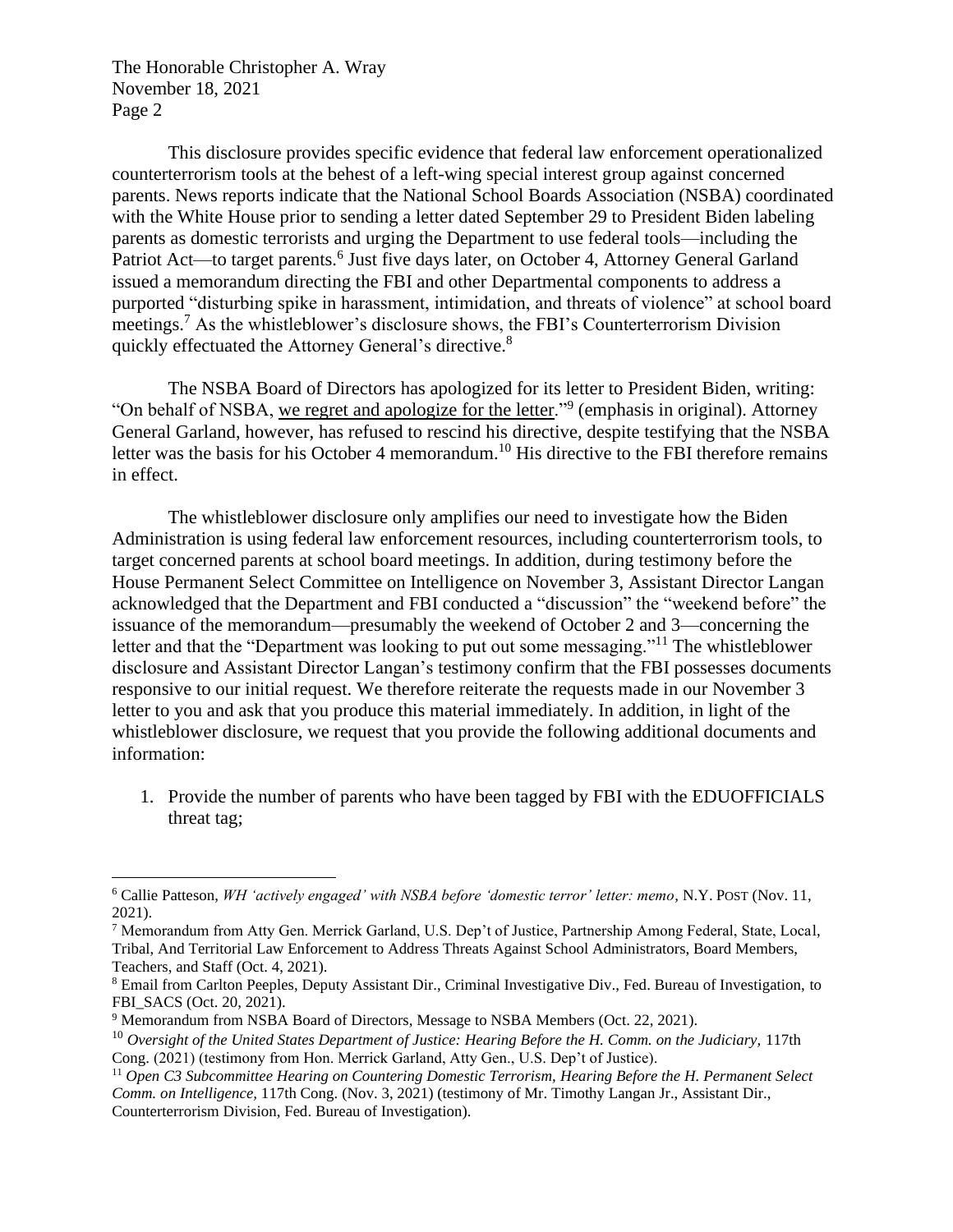The Honorable Christopher A. Wray November 18, 2021 Page 3

- 2. All documents and communications referring or relating to the EDUOFFICIALS threat tag;
- 3. All documents and communications referring or relating to investigations identified and labeled with the EDUOFFICIALS threat tag; and
- 4. All documents and communications referring or relating to FBI investigations of school board threats sent or received by the following individuals:
	- a. Carlton L. Peeples, Deputy Assistant Director, Criminal Investigative Division;
	- b. Jay Greenberg, Deputy Assistant Director, Criminal Investigative Division;
	- c. Calvin A. Shivers, Assistant Director, Criminal Division;
	- d. Brian M. Cohen, Criminal Division;
	- e. Timothy R. Langan Jr., Assistant Director, Counterterrorism Division; and
	- f. Kevin Vorndran, Deputy Assistant Director, Counterterrorism Division.

Please provide this material as soon as possible but no later than 5:00 p.m. on December 2, 2021. In addition, we remind you that whistleblower disclosures to Congress are protected by law and that we will not tolerate any effort to retaliate against whistleblowers for their disclosures.

Thank you for your attention to this important matter.

Sincerely,

erdan Jim Jordan Ranking Member

cc: The Honorable Jerrold L. Nadler Chairman

Enclosure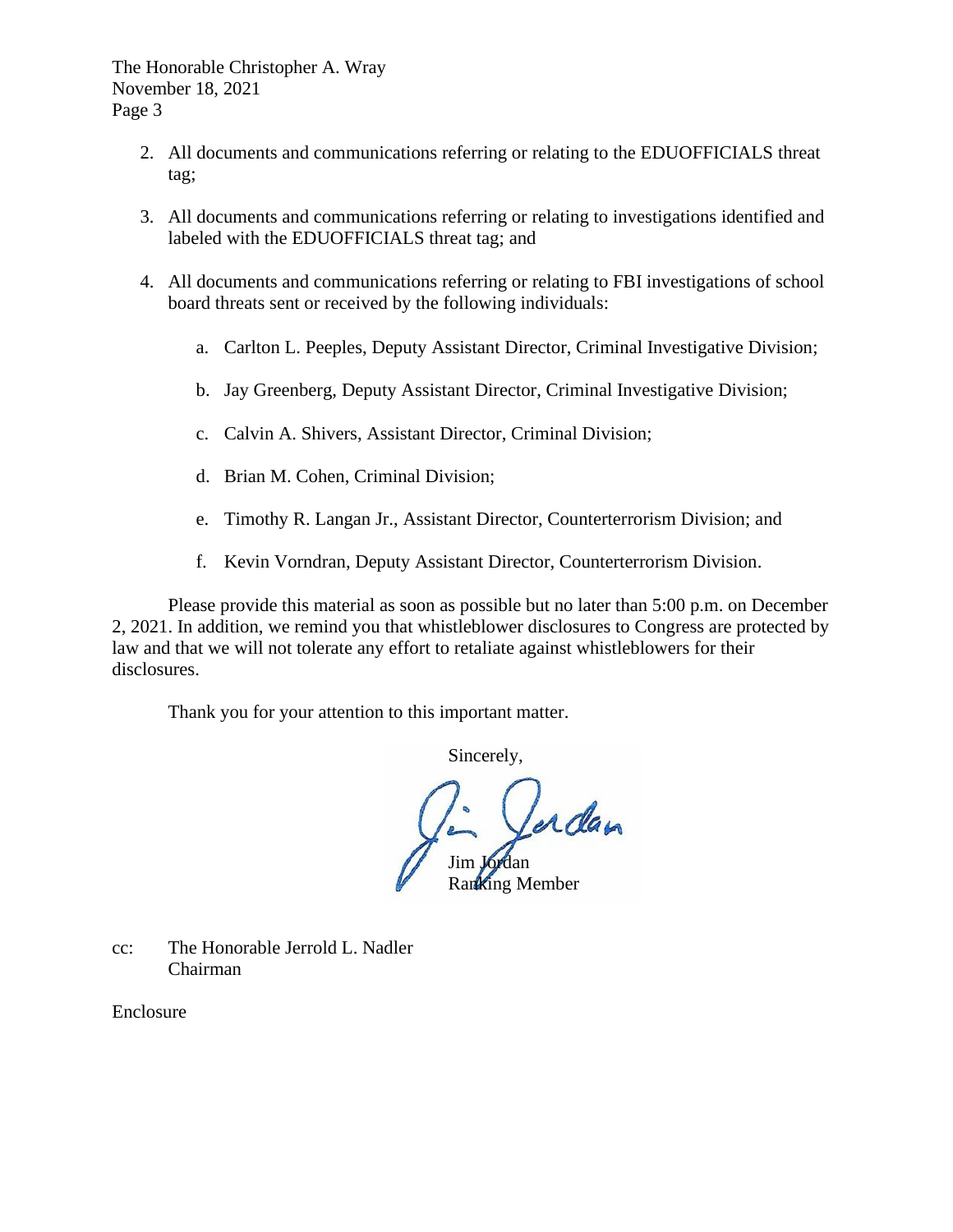| From: Peeples, Carlton L. (INSD) (FBI)                                               |                                         |  |
|--------------------------------------------------------------------------------------|-----------------------------------------|--|
| Sent: Wednesday, October 20, 2021 10:02 AM                                           |                                         |  |
| To: FBI SACS                                                                         |                                         |  |
| Cc: Greenberg, Jay (CID) (FBI) <                                                     | >; Shivers, Calvin A. (CID) (FBI) <     |  |
| Cohen, Brian M. (CID) (FBI)                                                          | >; Langan, Timothy R. Jr. (CTD) (FBI) < |  |
| Vorndran, Kevin (CTD) (FBI)                                                          |                                         |  |
| Subject: Guidance: Threat to violence against School Administrators --- UNCLASSIFIED |                                         |  |

## Classification: UNCLASSIFIED

-----------------------



## All,

On October 04, 2021, the Attorney General forwarded a memorandum addressing a spike in harassment, intimidation, and threats of violence against school administrators, board members, teachers, and staff. The memorandum directed each United States Attorney, in coordination with the FBI, to convene meetings with federal, state, local, Tribal, and territorial leaders in each federal judicial district within 30 days of the issuance of the memorandum.

We share an obligation to ensure all individuals are able to do their jobs without threats of violence or fear for their safety. This can only be accomplished with effective coordination internally between relevant Divisions and through effective coordination and engagement with our law enforcement partners and United States Attorney Offices.

As a result, the Counterterrorism and Criminal Divisions created a threat tag, EDUOFFICIALS, to track instances of related threats. We ask that your offices apply the threat tag to investigations and assessments of threats specifically directed against school board administrators, board members, teachers, and staff. The purpose of the threat tag is to help scope this threat on a national level and provide an opportunity for comprehensive analysis of the threat picture for effective engagement with law enforcement partners at all levels. When evaluating potential threats, we ask that you attempt to identify the following:

a) Is there a federal nexus?

b) Are there potential federal violations that can be investigated and charged?

c) What's the motivation behind the criminal activity?